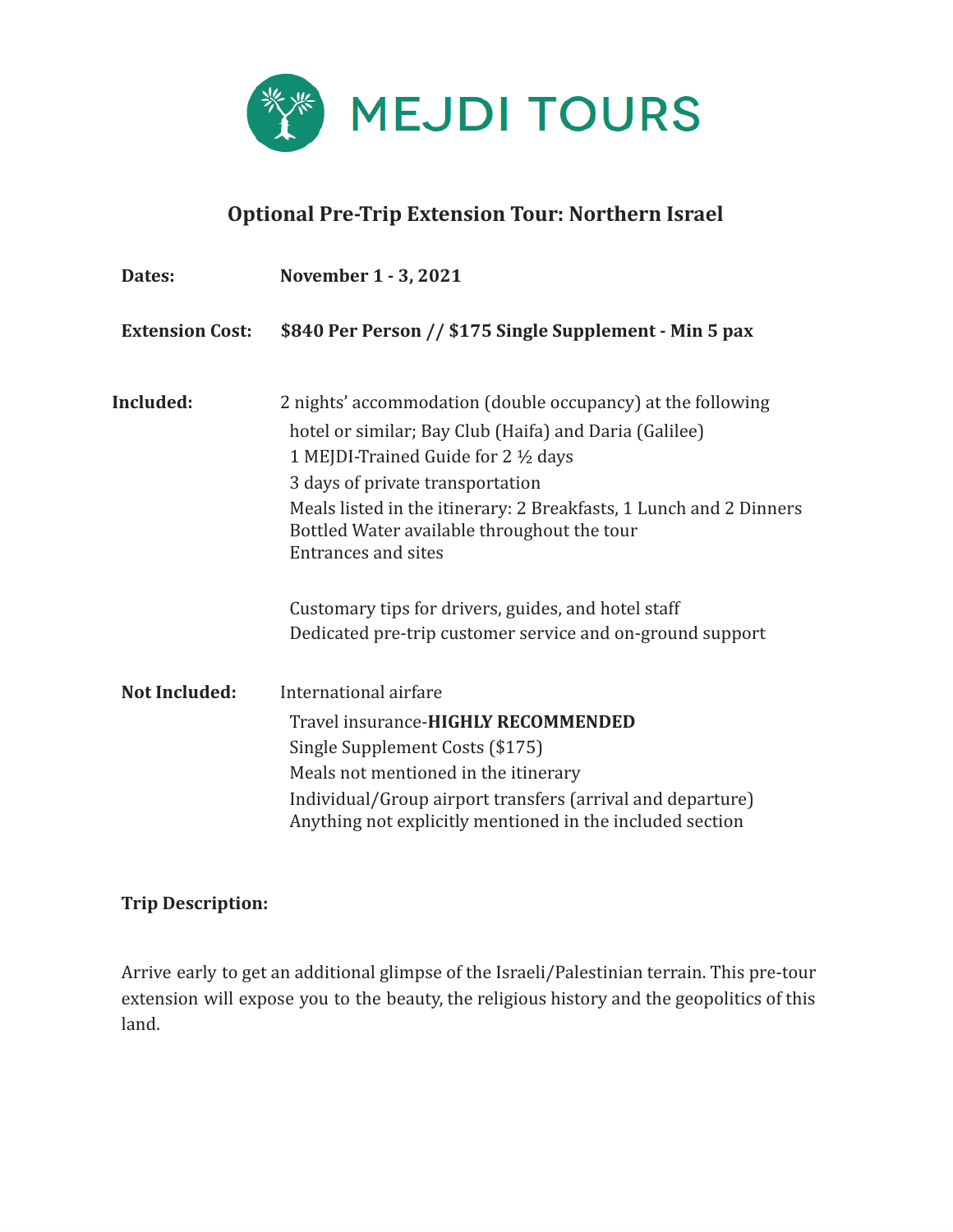

#### **Itinerary:**

## **Day 1: Arrival (1 group transfer)**

Arrive at Tel Aviv's Ben Gurion International Airport, meet your driver and transfer to your hotel in Haifa. Check-in and rest / get ready for your journey starting tomorrow. Hotel: Bay Club, Haifa (Dinner included)

## **Day 2: Galilee and Golan Heights (Guide/Driver)**

Begin your tour in the picturesque lakeside town of Tiberias on the Sea of Galilee/Lake Kinneret. Learn about the Jewish and Christian histories of the area, and visit the graves of the famous rabbis buried there. Passing by the Mount of Beatitudes, continue up into the Golan Heights, to learn about the conflicts between Israel and Syria, see some of the minefields and depopulated villages, and have coffee next to the bunkers at Mount Bental, overlooking the Valley of Tears. Return to Galilee for the evening.

Hotel: Daria, Galilee (Breakfast and Dinner included)

## **Day 3: Nazareth and Caesarea Maritima (Guide/Driver)**

Travel to Nazareth for a tour of the White Mosque and Church of the Annunciation. Then, make a quick stop to view the Bahai Gardens in Haifa, on your way to a local Druze family for lunch. Continuing south, spend the afternoon in Herod's port city of Caesarea Maritima. There, tour the ruins, learn about the area's old Bosnian Muslim community and Crusader history, and enjoy the ocean breezes along the beach. End the day at your hotel in Tel Aviv, where you will meet up with your fellow travelers. (Breakfast and Lunch included)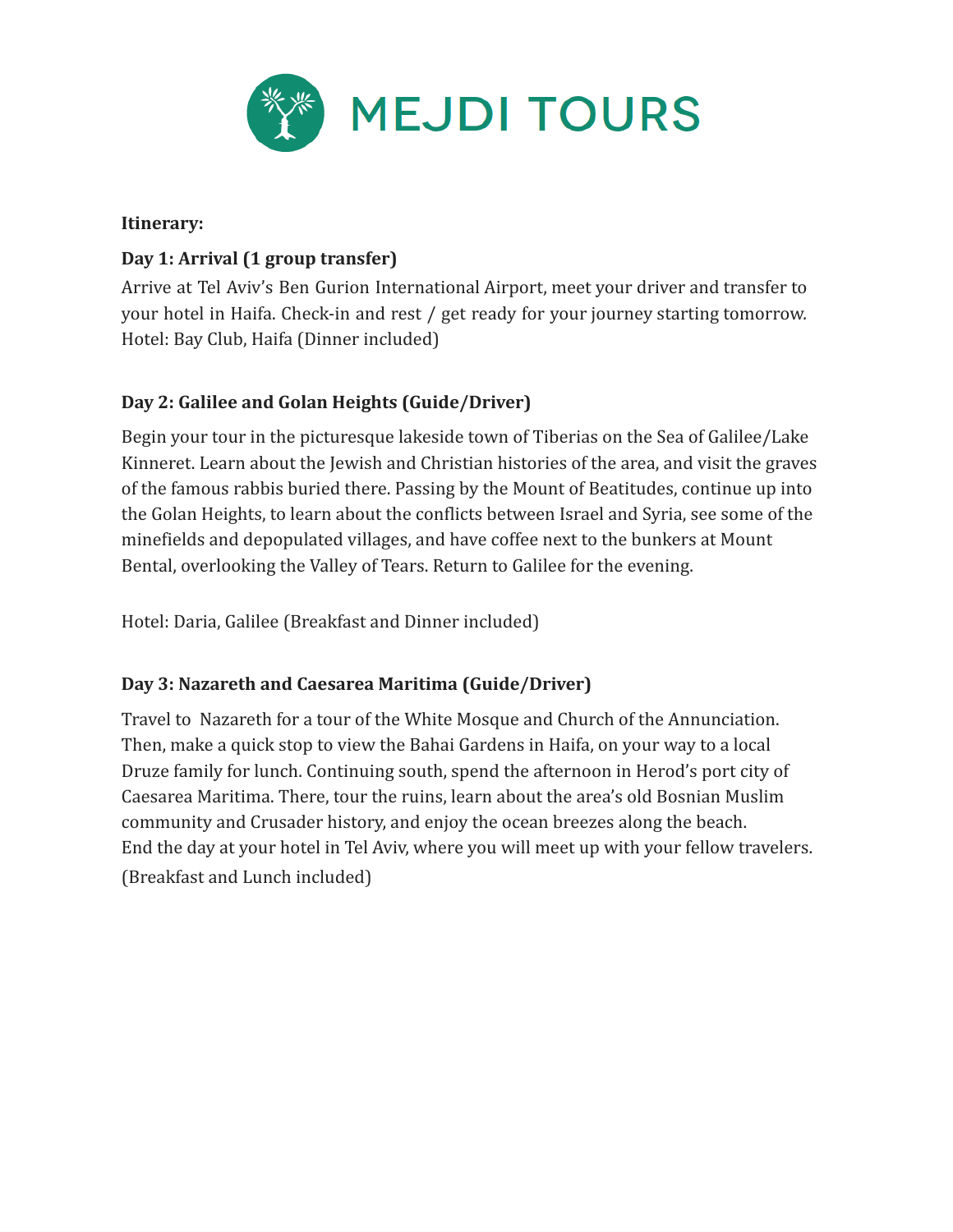

# **Optional Extension Tour: Jordan**

| Dates:                 | November 13 - 16, 2021                                                                                                                                                                                                                                                                                                                                                                                                                                                                                                                          |
|------------------------|-------------------------------------------------------------------------------------------------------------------------------------------------------------------------------------------------------------------------------------------------------------------------------------------------------------------------------------------------------------------------------------------------------------------------------------------------------------------------------------------------------------------------------------------------|
| <b>Extension Cost:</b> | \$940 Per Person // \$165 Single Supplement - Min 5 pax                                                                                                                                                                                                                                                                                                                                                                                                                                                                                         |
| Included:              | 3 nights' accommodation (double occupancy) at the following<br>hotels or similar; Oscar Hotel (Petra), Al Fanar Palace (Amman)<br>1 MEJDI-Trained Guide for 3 days<br>4 days of private bus transportation<br>Meals listed in the itinerary: 4 Breakfasts and 3 Dinners<br>Water on the bus throughout the tour<br><b>Collective Visa and Departure Fees</b><br>Entrances, sites, and honorariums for speakers <sup>1</sup><br>Customary tips for drivers, guides, and hotel staff<br>Dedicated pre-trip customer service and on-ground support |
| <b>Not Included:</b>   | International airfare<br>Travel insurance-HIGHLY RECOMMENDED<br>Single Supplement Costs (\$165)<br>Israeli Exit Tax (Approx. 105 ILS, or \$30 USD)<br>Meals not mentioned in the itinerary<br>Individual/Group airport transfers (arrival and departure)<br>Anything not explicitly mentioned in the included section                                                                                                                                                                                                                           |

#### **Trip Description:**

Explore the wild beauty of the Arabian Peninsula, with MEJDI's add-on to Petra, Wadi Rum, and Jerash. The perfect combination of relaxation, education, and adventure, with only a few extra days you can:

 $^{\rm 1}$  Subject to confirmation based on availability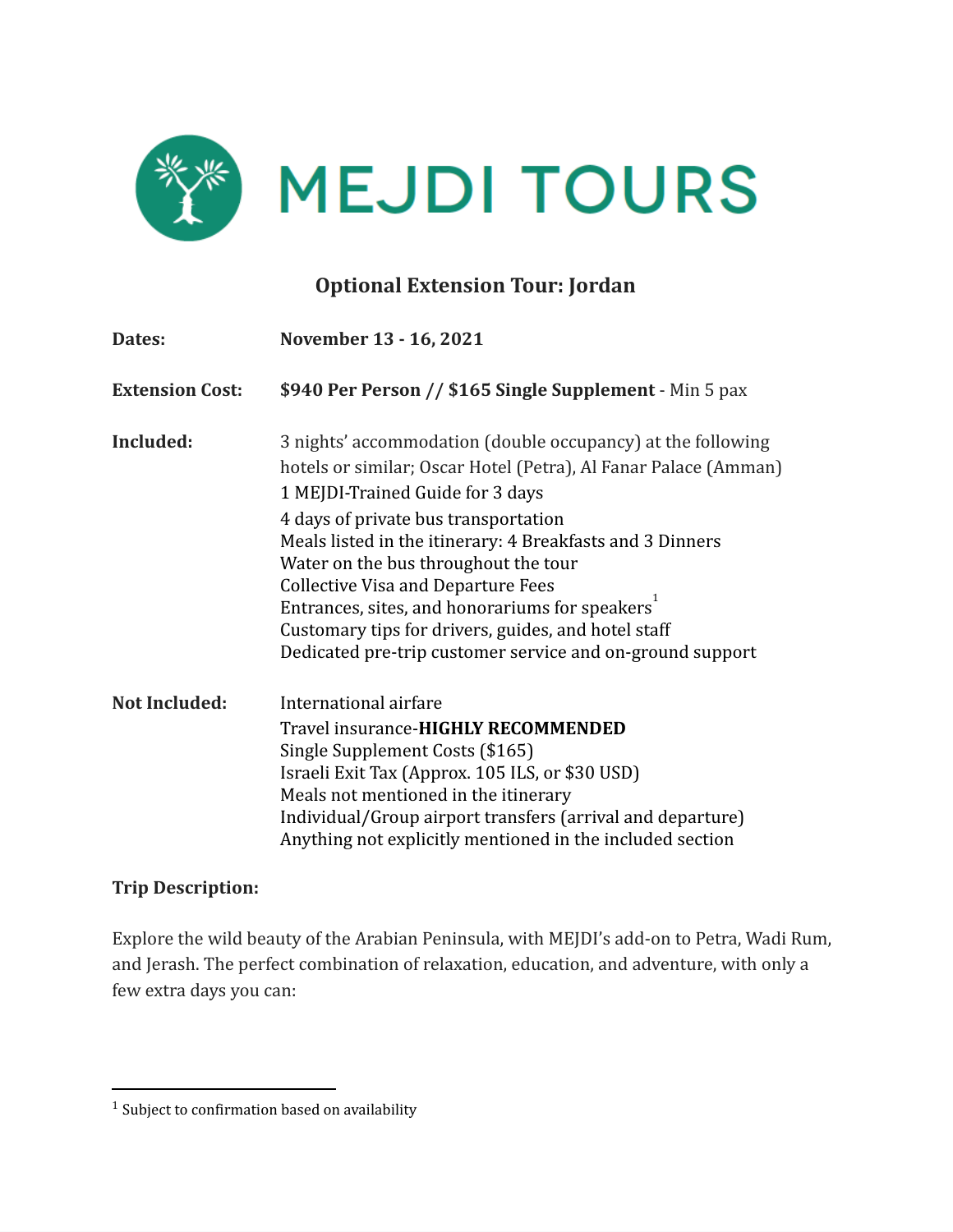- Experience traditional Arabian desert life in the valleys of Wadi Rum. Share coffee with bedouins, see camels in their natural habitat, and view rock inscriptions (ancient and modern) left by local tribes.
- In a MEJDI exclusive, have an opportunity to give back and help bring positive change to the Middle East, by meeting with Syrian refugees in Jerash. Learn first-hand about the conflict in Syria, ask questions, and hear how the war has taken a toll on countries like Lebanon and Jordan, and on everyday Syrian families.
- Check off your bucket-list the impressive and monumental ruins of Jerash, the best-preserved Roman city in the Arab Middle East following the destruction of Palmyra.
- Put on your cowboy hat (or fedora), and explore the ancient Nabatean city of Petra! Walk through wind-swept sandstone valleys with stunning rock striations, and discover the echoing chambers of ancient tombs. The more adventurous can ride a horse or a donkey through the valleys of this the famous "Indiana Jones" filming site.

## **Itinerary:**

## **Day 1: Eilat, Wadi Rum, and Petra**

Fly from Tel Aviv to Eilat, Israel's southernmost city, situated on the sparkling Red Sea. A short drive through the Wadi Arabah takes us across the border into Jordan. This afternoon, explore the lunar-like landscape of **Wadi Rum**, where T.E. Lawrence (of Arabia) stayed with Bedouin friends and allies during World War I. Discover epic sand dunes and rose-tinted mountains where Bedouin tribes still make camp. Continue to our hotel at **Petra**, located just a few steps from this UNESCO World Heritage site. *Hotel: Petra (Breakfast and Dinner included)*

## **Day 2: Petra**

Spend a full day exploring **Petra**, the legendary city of the Nabataean people. Hidden in deep canyons south of the Dead Sea, this remarkable site was founded more than 2,400 years ago. Enter the ancient city through its primary entrance, known as the Siq, a narrow chasm between naturally sculpted cliffs. This passageway, which could have been easily defended against attack by an invading army, ends at the glorious sight of the world-famous Treasury. Go on a guided visit of the expansive site, where hundreds of monuments were rediscovered only in 1812. Then enjoy time on your own to explore the Royal Tombs or the Monastery.

*Hotel: Petra (Breakfast and Dinner included)*

## **Day 3: Jerash/Amman**